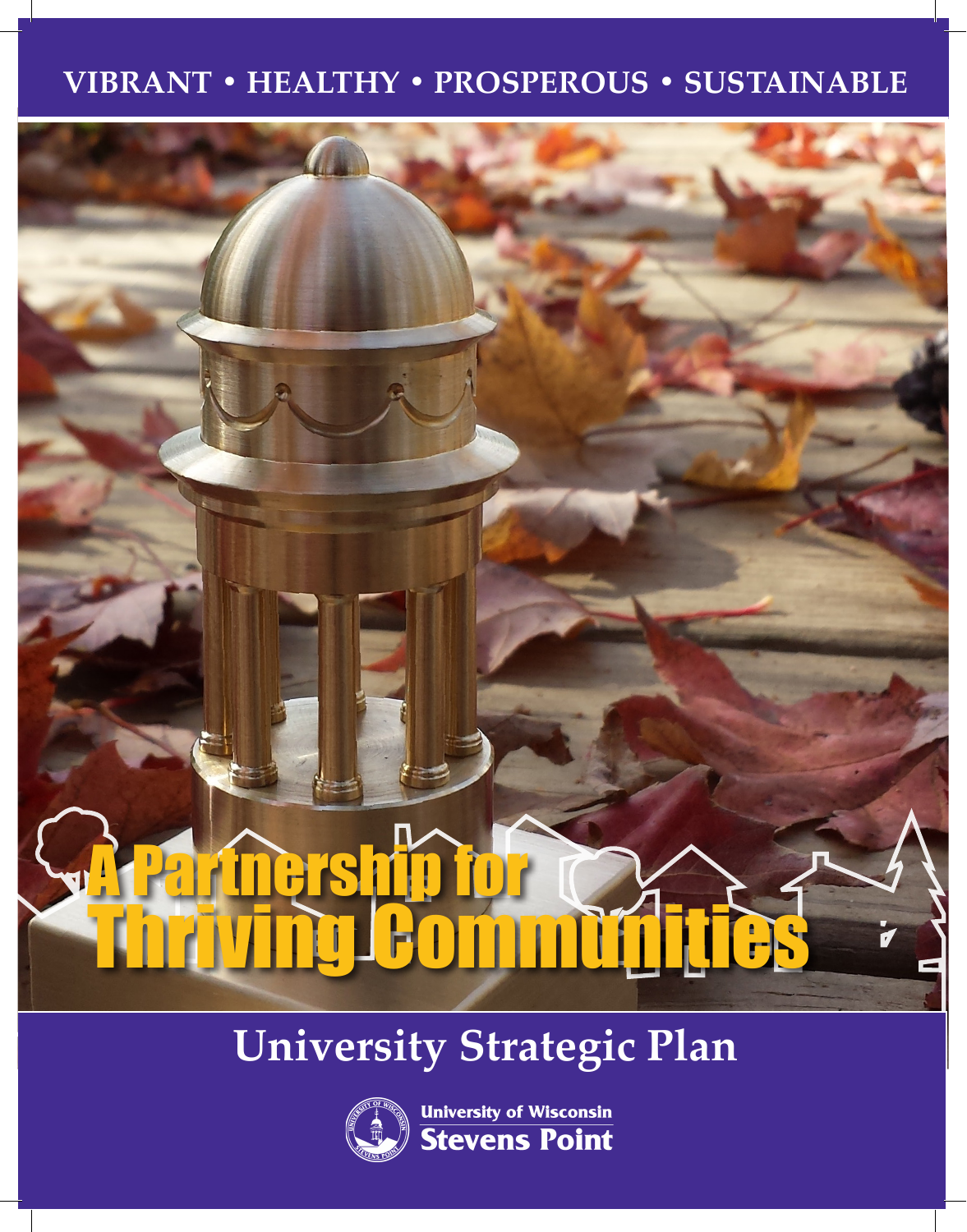

#### **Contents**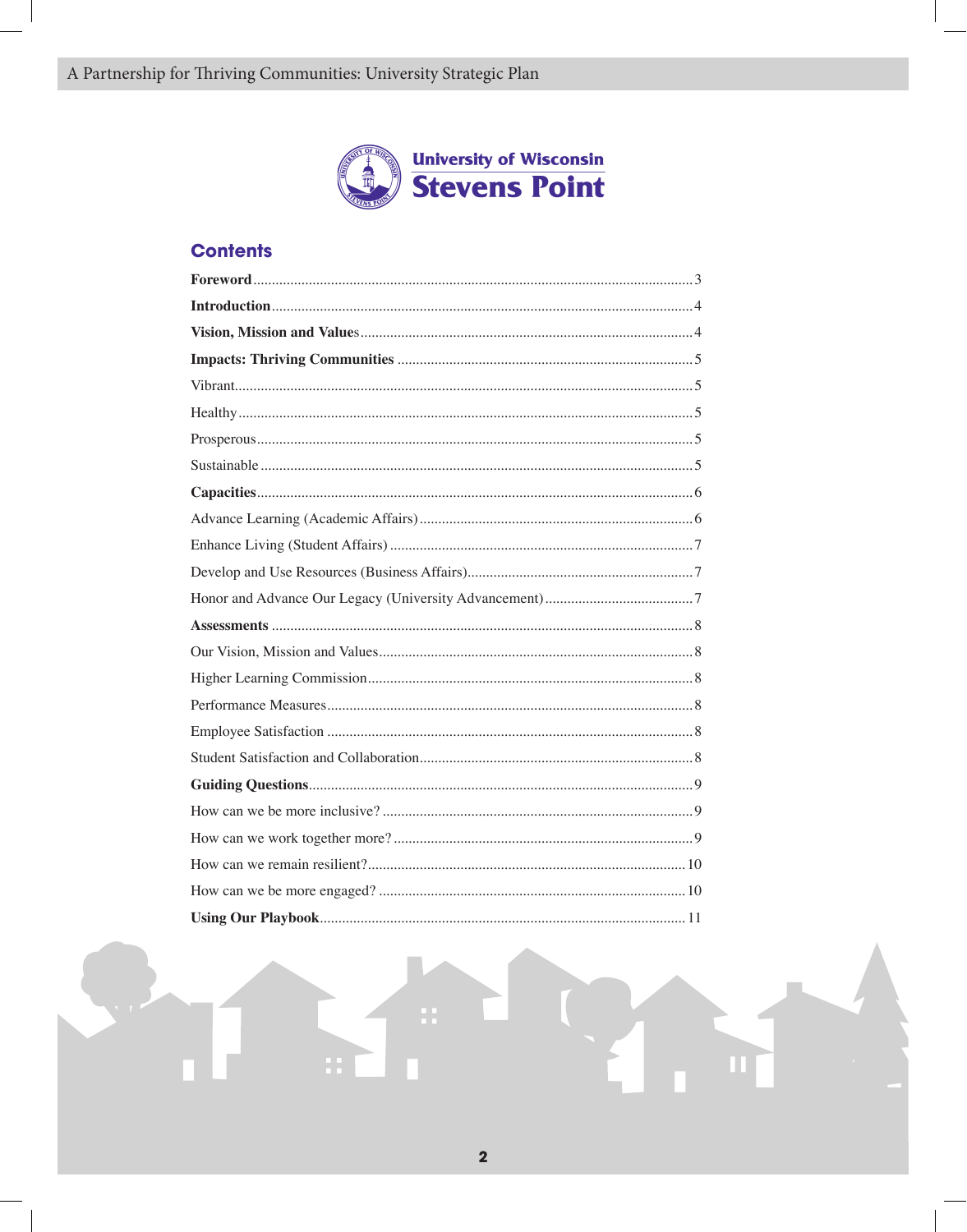## Foreword

In 1966, our catalog listed several goals for graduates of our university. Perhaps the most striking is this: our students will show concern for "the ideals of democracy and social justice" and for their responsibility to their fellow human beings. This is a worthy, timeless goal. In this latest edition of the university strategic plan, we recommit to these ideals and responsibility.

The people who work and learn at UW-Stevens Point will continue to exemplify caring, engaged citizenship. Our high-quality professionals choose to work here because we put students first. Our students go forth to achieve goals of their own, demonstrating by word and deed the worth of a broad-based education. We prepare passionate, empowered citizens for a global community.

Such citizens are clearly needed! This is an exciting and challenging time for our neighbors both near and far, a time of change in technology, economics, culture and more. More than ever, quality education is indispensable to maintaining and improving communities. Communities that aspire to be vibrant, healthy, prosperous and sustainable need students such as ours. In turn, our students need a university that is responsive, inclusive, engaged and adaptable.

As our General Education Program says, we want to kindle in our graduates a "willingness to place their newfound abilities in the service of a larger community." Such willingness cannot be taught directly, but arises from experiences that are only possible in a university such as UW-Stevens Point. This is a place where people from a variety of backgrounds and with a myriad of futures come together. This is a place where we teach and learn from one another. We ask hard questions and then strive to answer them together. How can we be more inclusive? How can we work together? How can we be more engaged?

We encourage you to be part of this effort. Join your strengths with ours. We need an abundance of ingenuity, generosity and humility, and we need the courage of our convictions. Our students and our world deserve nothing less.

Bernie Patterson Greg Summers Chancellor Provost

Beenie L'Alterier Grey Summers

**3**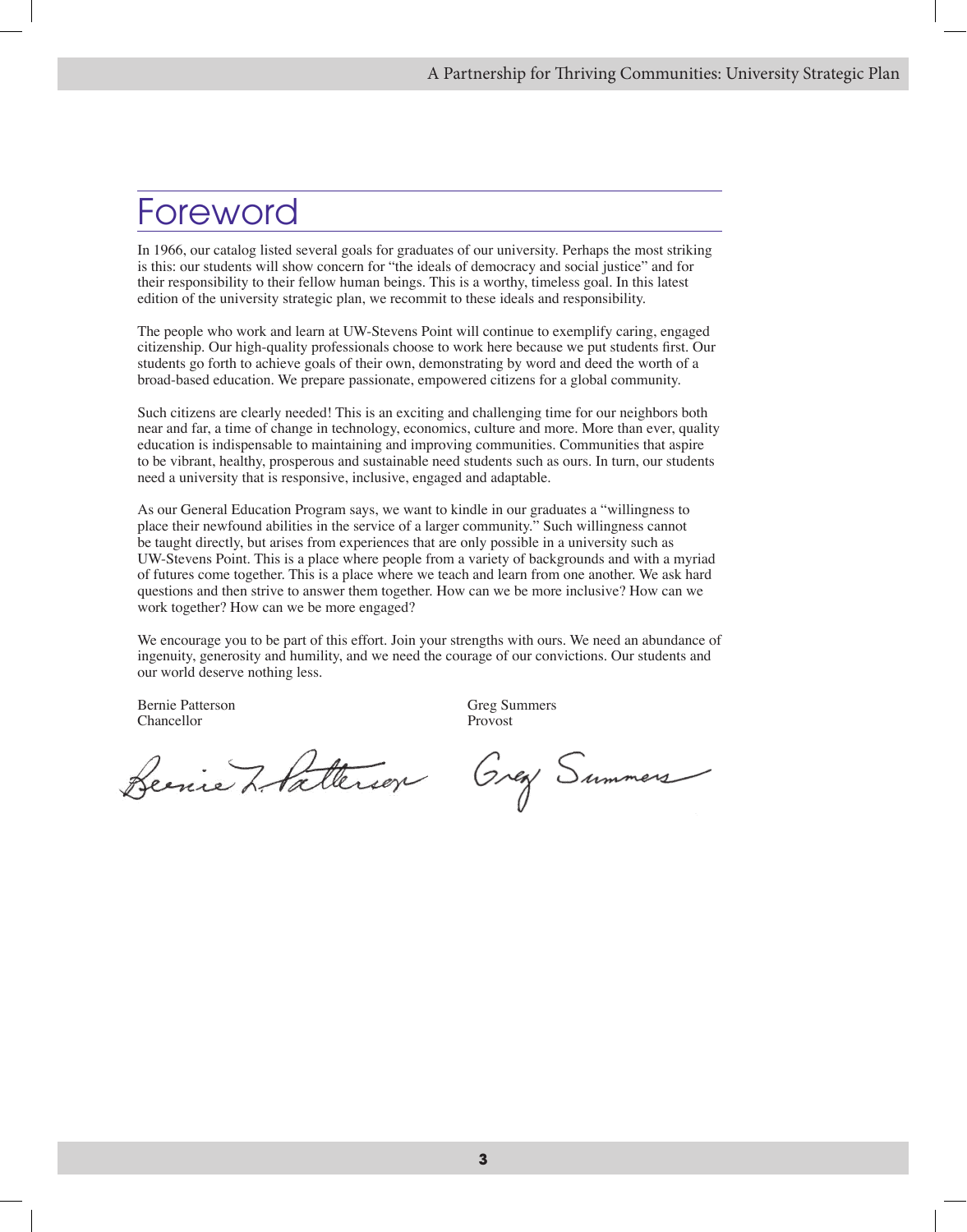## **Introduction**

The University of Wisconsin-Stevens Point is a great university. Once a school for preparing teachers, we now educate students in a variety of fields and to meet a variety of needs in Central and Northern Wisconsin and beyond. We're proud of our broad, multi-disciplinary capabilities and continue to value broad-based education.

We recognize that to meet the challenges of the 21st century, UW-Stevens Point must become a new kind of public university: more engaged with area stakeholders, more responsive to local needs, and more relevant to solving regional problems. We seek to join with individuals, businesses, and other organizations throughout Central and Northern Wisconsin to build A Partnership for Thriving Communities to help our region stay vibrant, healthy, prosperous and sustainable.

Community engagement is integral to our heritage and our future. A Partnership for Thriving Communities—this strategic plan—will better focus our limited resources on our most promising opportunities. By acting with greater harmony, UW-Stevens Point will help ensure Central and Northern Wisconsin remains a great place to work, live, learn and thrive.

At the same time, we continue to honor the agility of individuals and units throughout our university and to protect the key virtue of academic freedom. This strategic plan values our right to pursue a variety of inquiries and endeavors, and to express our ideas, results and opinions. Similarly, we honor and perpetuate shared governance as one of UW-Stevens Point's most important strengths, as both students and employees have indispensable roles and essential rights and responsibilities in strategic decision-making.

## ision, Mission and Values

Our vision, mission and values underlie all our work.

**Vision:** The University of Wisconsin-Stevens Point will continue to be recognized for developing, supporting and educating students and citizens to constructively engage in local, regional and global communities.

**Mission**: Through the discovery, dissemination and application of knowledge, the University of Wisconsin-Stevens Point fosters intellectual growth, provides a broad-based education, models community engagement and prepares students for success in a diverse and sustainable world.

**Values:** In addition to our primary value of education, we also value:

#### **Diversity:**

Differences in background, identity, ability and more; includes race/ethnicity, gender role and identity, age, religion, political perspective, sexual orientation, nontraditional student, veteran, disability, chronic illness, socioeconomic status, and more.

• Community engagement

- Critical thinking
- **Diversity** and inclusivity
- Lifelong learning
- Professional preparation
- Research, scholarly and creative activity
- Student-centered environment
- Sustainable management of natural resources and other resources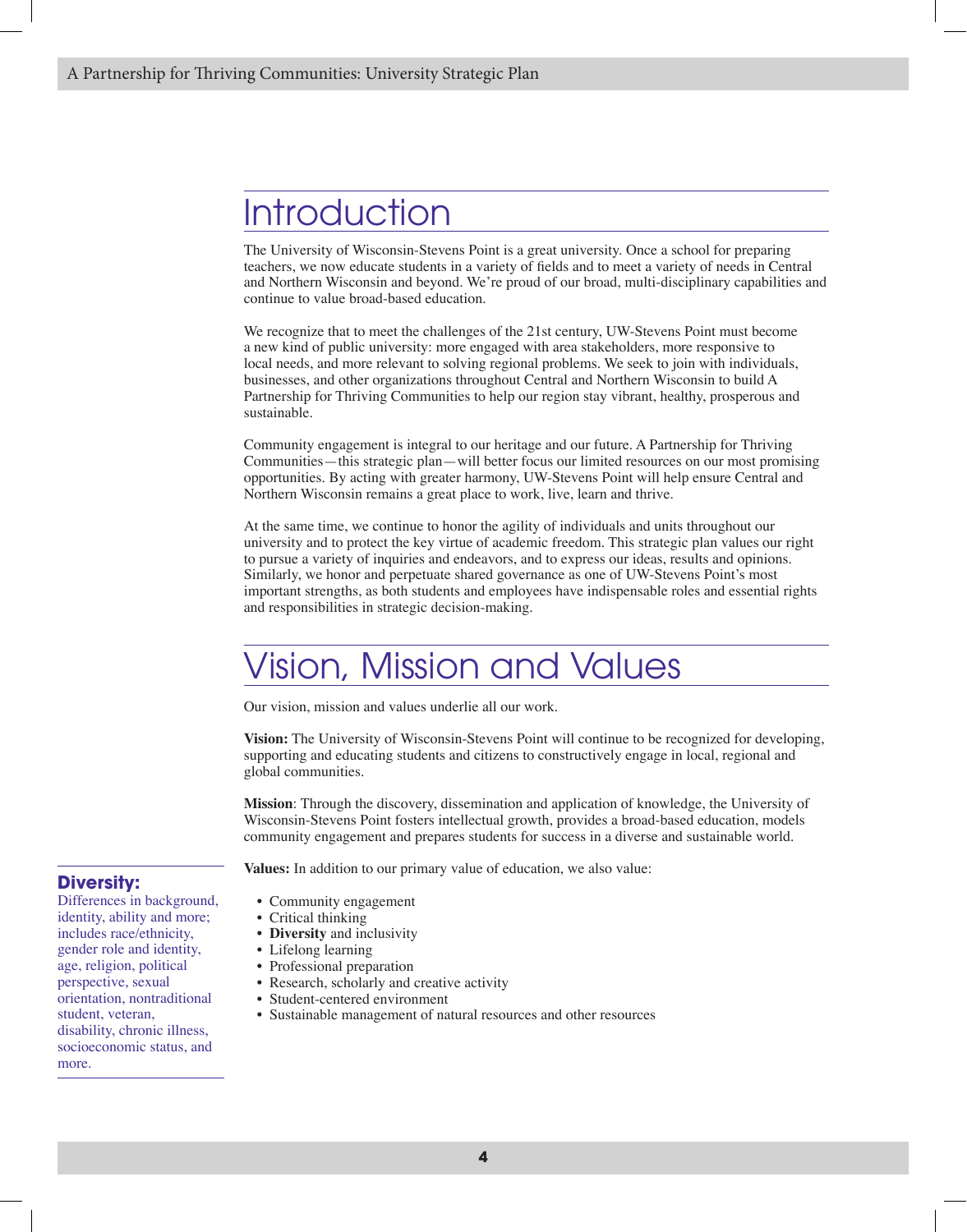## Impacts: Thriving Communities

Our vision becomes a reality through strategic impacts. Our greatest **strategic impacts** come from our students. Our students judge our university based on their experiences while learning and living here, including whether they feel safe, welcome and supported. Then our students' choices and engagement in communities reflect the preparation and values we nurture. Our students' impacts cumulatively affect external beliefs about the quality, culture and worth of our university.

We indirectly achieve strategic impacts through how we educate our students. We also directly achieve impacts through our engagement with communities and community partners. With A Partnership for Thriving Communities, we target four broad outcomes in ways that best advance our vision, mission and values. UW-Stevens Point blends our efforts with others' to help communities stay vibrant, healthy, prosperous, and sustainable.

These impacts are equally important and deeply connected. They emerge from many disciplines and colleges. We strive to make our university a model of a thriving community.

#### **Vibrant**

A vibrant community includes lively, varied cultures and supports a life of expression, appreciation and reflection. We support exploration, creation and experimentation in a range of cultural areas, such as the arts, humanities, media and design. We prepare our students for numerous career opportunities, as well as deeper personal enjoyment and interaction with diverse cultures. Our students add their visions, voices and patronage to the communities in which they work and live.

#### **Healthy**

A healthy community includes access to products, services and lifestyles that promote health and wellness. A healthy community supports a life of fitness, nutrition, wellness and longevity. As the need for health and wellness professionals grows in our state, our programs will help provide them. We remain a visible leader in helping communities work on important problems, such as promoting workplace wellness and ensuring that all citizens have access to first-rate, state-of-the-art prevention, treatment and care.

#### **Prosperous**

A prosperous community includes access to good jobs and entrepreneurial opportunities and supports a life of socioeconomic mobility, financial security and job satisfaction. We prepare our students to be creative, caring professionals across many fields. We work with communities and businesses to nurture innovation and support entrepreneurship. We adapt to the changing global economy in collaboration with external partners. We believe that broad-based education remains a highly desirable quality in our graduates. Moreover, such preparation helps our students discover their personal definitions of prosperity and the good life, then work and live accordingly.

#### **Sustainable**

A sustainable community manages its resources in renewable ways and supports a life of balance, stability and future abundance. Our university is at the forefront of sustainability issues, such as using natural resources wisely, building and rebuilding businesses and economies, and fostering citizen engagement. We teach our students to engage with issues in respectful, productive ways. We prepare them for numerous career opportunities and instill an appreciation of the connections among natural and human-made systems.

#### **Strategic Impacts:**

The cumulative effects on the world from our students and our engagement; results that advance our vision, mission and values.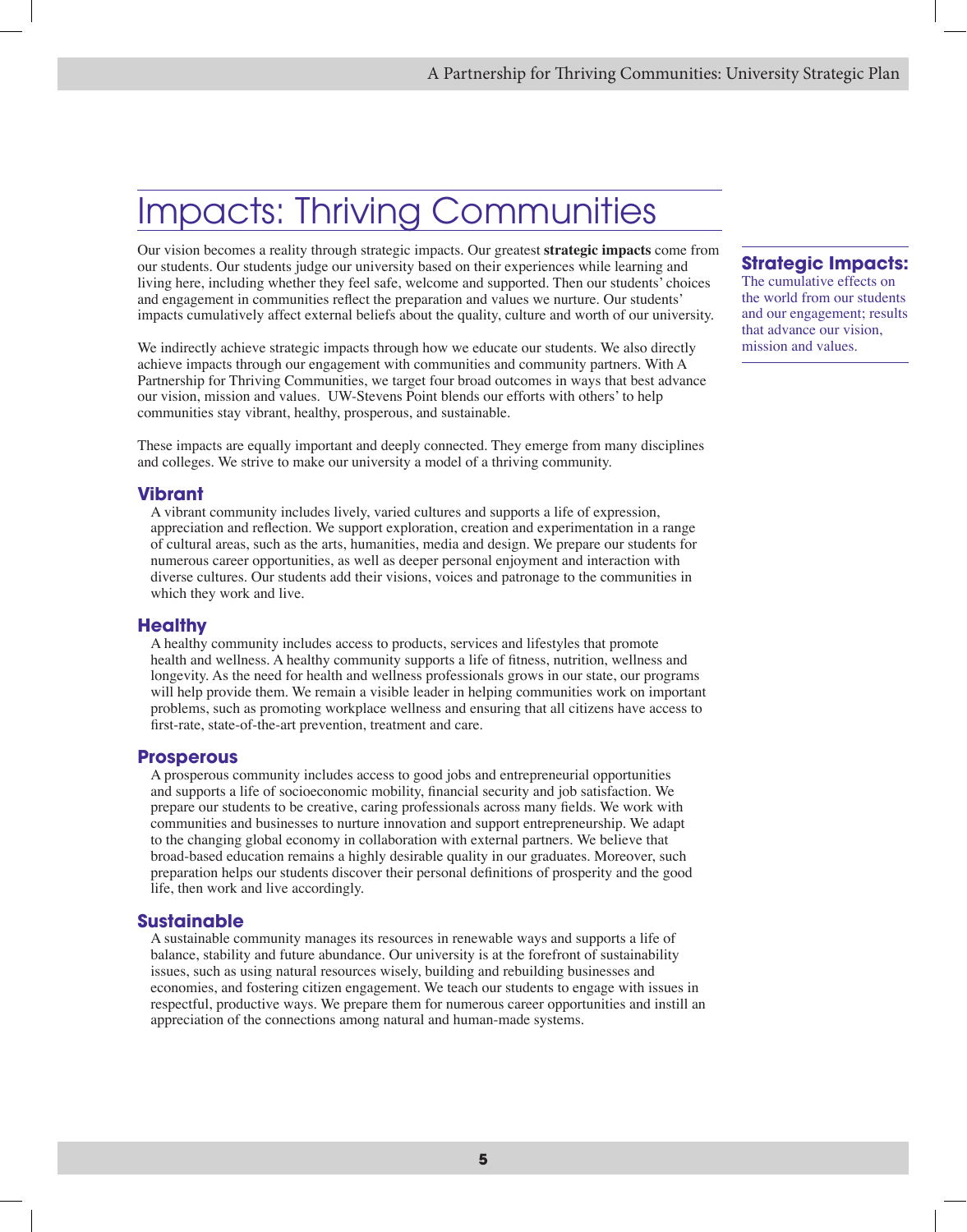## **Capacities**

#### **Strategic Capacities:**

Our readiness to achieve strategic impacts; our investment in people, infrastructure and other resources; what we need to succeed.

UW-Stevens Point's readiness to build this Partnership for Thriving Communities depends on our **strategic capacities:** our investment in the people, infrastructure, and other resources that we need to succeed. We group these capacities in four broad categories and assign leadership of planning, action and assessment to a vice chancellor and his/her division. Each division is responsible for selecting and pursuing initiatives to increase our capacities. Each division is responsible for consulting with the rest of the university, through formal and informal channels.

- Advance Learning : Academic Affairs
- Enhance Living : Student Affairs
- Develop and Use Resources : Business Affairs
- Honor and Advance Our Legacy : University Advancement

Assigning leadership confers authority and responsibility to a specific office. However, strategic capacities and divisions are not silos. Planning, consultation, action and assessment should often cross divisional boundaries and may require a division to engage in new areas and reach out to stakeholders beyond its usual scope.

Strategic decision-making depends on dialog: individuals and groups must communicate about their current and intended activities. However, excessive consultation can become burdensome, including to those who volunteer for leadership and service. Excessive consultation can also be impractical or obstructive, especially when leaders need to make decisions promptly. Our vice chancellors and other leaders make a good faith effort to balance dialog with urgency.

#### **Advance Learning (Academic Affairs)**

We are primarily a teaching institution and each of us contributes to educating and supporting our students. To remain relevant and rigorous, we contemplate what we teach and how we teach it. We create opportunities beyond traditional classrooms for developing and applying learning, such as labs, studios, service learning and study abroad. We meaningfully assess student understanding and achievements.

Faculty members are teacher-scholars. Their research, scholarly and creative activities increase understanding and appreciation of the world and help individuals and communities thrive. Their activities enrich the quality of education for students, informing our faculty's expert appraisal of what they teach and providing hands-on learning experiences. We are supportive of undergraduate research, scholarly and creative activity (URSCA) as opportunities that distinguish the UW-Stevens Point experience.

We apply the following core principles to guide our work in teaching and learning engagement:

- A student-centered learning community supported by substantive interactions among students, faculty, advisers, peer educators/mentors and staff
- Practices promoting deep, profound learning in and out of the classroom, studio, library and lab
- The synergistic relationship between teaching, learning and scholarship
- Recruitment and retention of high-quality professionals through recognition, reward and ongoing professional development
- Recruitment and retention of a diverse student body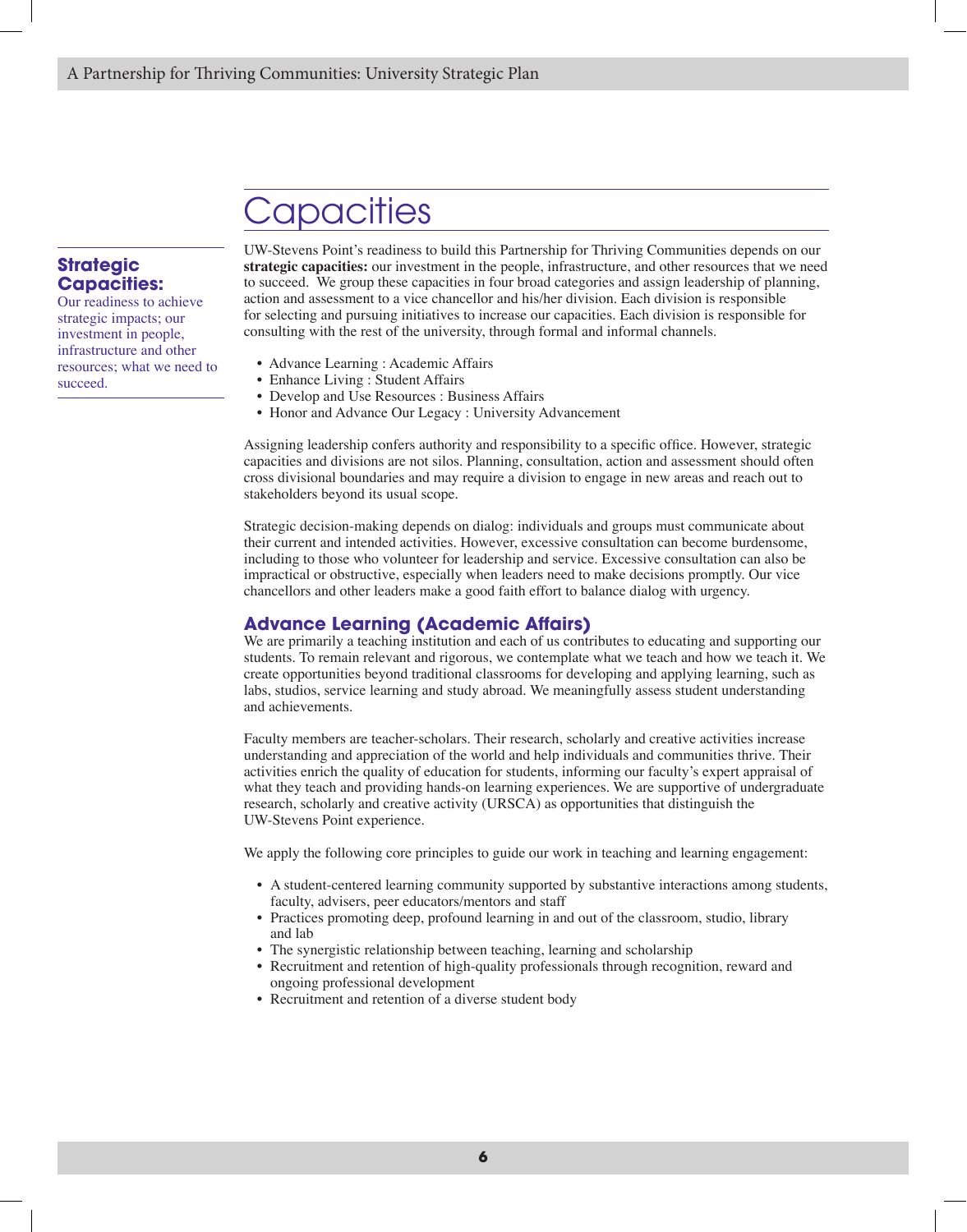#### **Enhance Living (Student Affairs)**

Transformational education and growth occur within a community that supports the development of every individual's intellectual, social and personal potential. To enhance living, we continue to:

- Provide programmatic and physical resources that enable students and other community members to thrive;
- Promote collaboration both within our university and with communities near and far;
- Nurture a campus climate that is accessible, safe and supportive for all students, employees and visitors; and
- Affirm our interdependence by how we treat each other.

Our efforts are informed by our commitments to promote inclusivity, wellness and the sustainable management of resources.

#### **Develop and Use Resources (Business Affairs)**

We are careful custodians of our resources, including our time and energy. Our talents drive intellectual and economic sustainability. We invest in professional development and growth. We support and retain our employees, for their talents and institutional wisdom and to honor their commitment to our university. We explore better ways to recruit new colleagues.

We don't assume that traditional revenue models will remain viable, so we explore new ideas, opportunities and partnerships. We welcome and encourage experimental programs and activities. We actively nurture the Central and Northern Wisconsin region as economically competitive and vibrantly livable.

#### **Honor and Advance Our Legacy (University Advancement)**

UW-Stevens Point began as a school for educating teachers and has grown into a comprehensive university. Our legacy lives on in our students, employees and alumni through their impacts on communities near and far. Our legacy lives on in our long history of mutual support with Stevens Point, the communities and businesses of Central and Northern Wisconsin, and educational partners throughout the world. Our legacy includes all we hope to share as we move into the future. We best honor and perpetuate our university's story through prioritizing our Thriving Communities strategic impacts.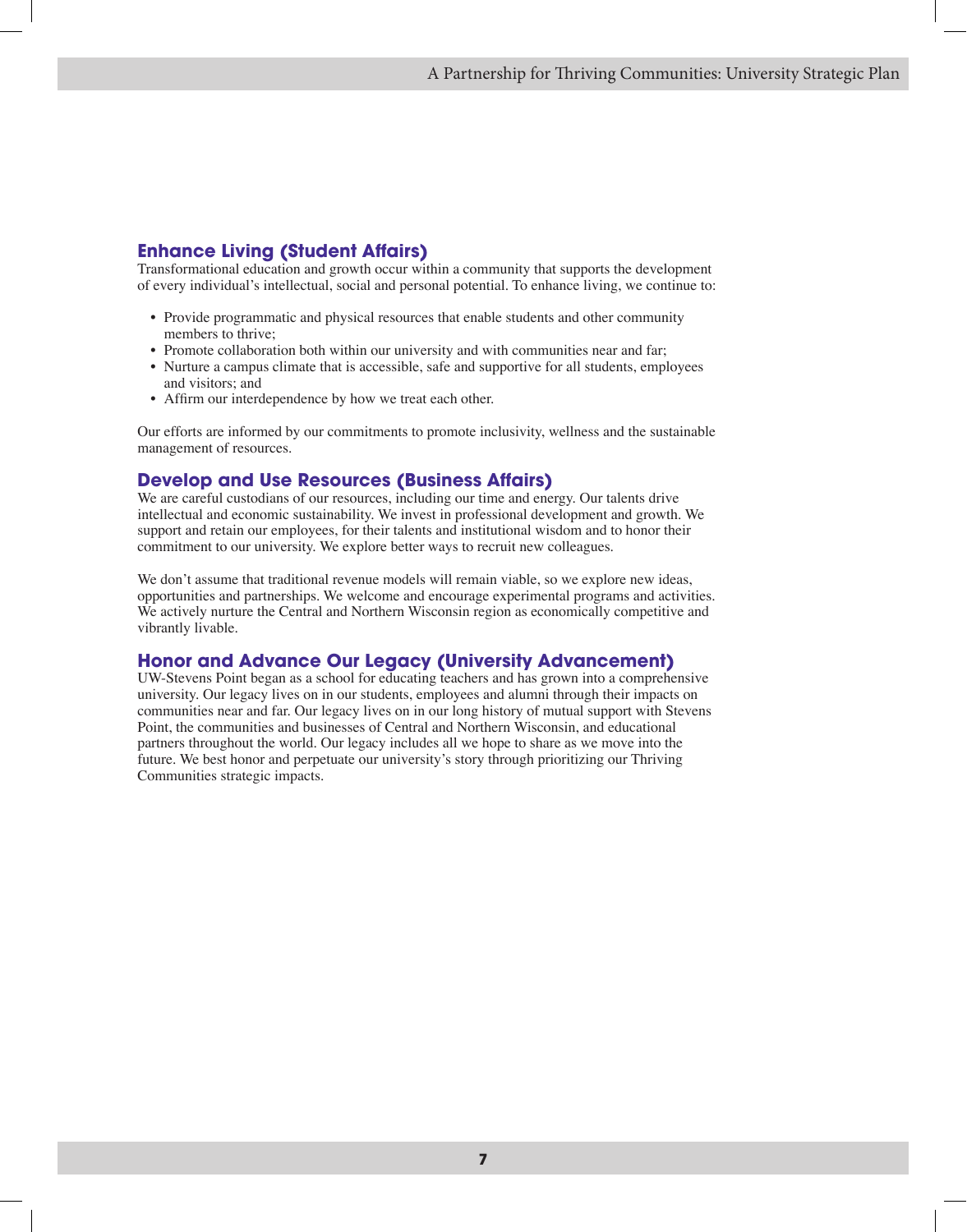### Assessments

#### **Assessment:**

Evidence-based strategies to determine our progress toward increasing our strategic capacities and achieving our strategic impacts.

Given our limited resources it is vital that we measure our return on investment to improve our decisions. However, before we invest resources, we define what we hope to achieve and our means of **assessment**. We "design backwards" from our desired outcomes when selecting and investing in initiatives: we first consider desired outcomes and then decide which initiatives are promising. Here are some relevant assessments.

#### **Our Vision, Mission and Values**

Our vision, mission and values underlie all our work, and thus inform some of our self-assessment.

#### **Higher Learning Commission**

We continue to meet the Higher Learning Commission's Criteria for Accreditation. We measure our strategic impacts using these criteria and consider them when selecting and investing in major initiatives.

#### **Performance Measures**

We continue to collect, analyze and report data about our performance at all levels of the university. Wherever possible, we collect and analyze data using the common framework of our strategic plan and in ways that allow for aggregation.

Student success is critical to our financial stability and possible growth. Thus, the following data is especially relevant, in aggregate and by major, minor, gender, race/ethnicity, disability and other breakdowns:

- Direct measures of student learning
- Retention, semester-to-semester and year-to-year
- Time to degree, chronological and number of semesters
- Total credits at graduation
- Student satisfaction (enrolled and graduated)
- Graduates' employment or matriculation
- Input from communities

#### **Employee Satisfaction**

Our strategic impacts depend on our employees, so we do our best to reward the time, energy and passion they invest in our institution. Eliciting and honoring input from employees is essential. We continue to seek ways to value, support and competitively compensate our colleagues. We continue to seek ways to make UW-Stevens Point a thriving community, including how we interact with each other.

#### **Student Satisfaction and Collaboration**

One of our distinct strengths as a university is our highly engaged student body. Our students continue to demonstrate the motivation and abilities to participate in strategic decision-making. Collaboration with the Student Government Association, other groups and individual students helps the university stay informed on student issues and concerns, to prioritize responsive initiatives and to increase student satisfaction.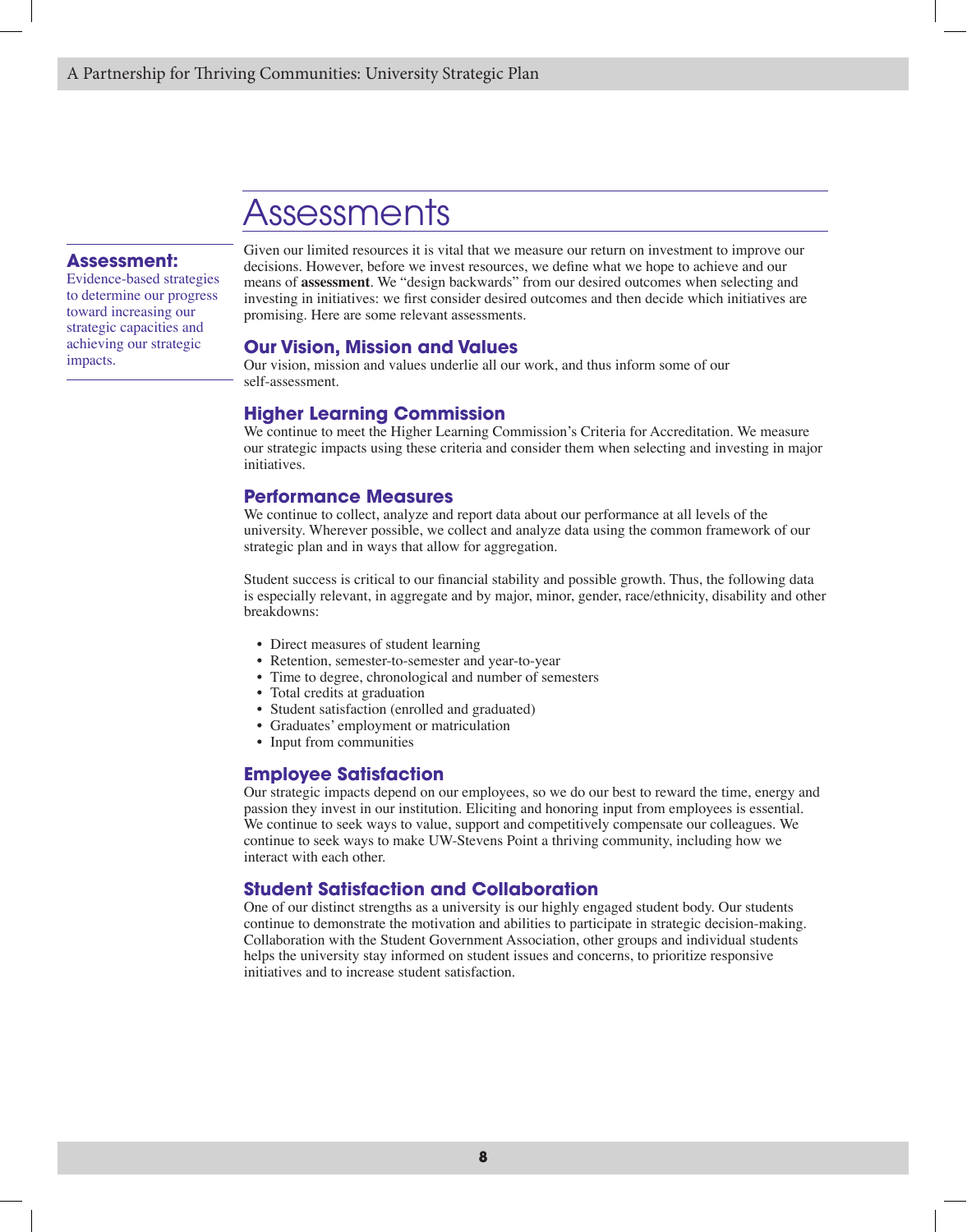## Guiding Questions

Strategic decision-making is a complex issue. As we continue to explore it together, the following guiding questions can help. We offer tentative answers and encourage further dialogue on these and similar questions.

#### **How can we be more inclusive?**

Everyone at our university is entitled to feel safe, welcome and supported. We have achieved an admirable level of **inclusivity,** but have much room for improvement.

Commitment to an inclusive climate is a recurring priority in our decisions, including recruitment and retention of students and high-quality professionals. It includes design and delivery of curriculum and the climate we foster in classrooms, offices and across campus. In the physical, online and social environments we manage, we strive for **universal design**. Without concerted effort, we risk maintaining privilege and discrimination.

We strive to serve students from a variety of backgrounds and life circumstances, including but not limited to transfer students, nontraditional students, international students, veterans, commuters, full-time professionals, place-bound students and students with family responsibilities. We strive to build stronger relationships with tribal communities. We highly value our campus in Stevens Point, while extending our work beyond its physical boundaries.

Honoring difference is a moral imperative. It is also part of responsive education. The students we can recruit and the jobs they will pursue are both changing. If the unique value of a brick-and-mortar university is the rich interactions among its students and professionals, then provision of a positive, empowering experience to all determines our success, ethically and financially.

#### **How can we work together more?**

Strategic decision-making requires a special institutional culture. We consider how our leaders model engagement and strategic decision-making, and how they include and empower other stakeholders. We honor the perspectives and wisdom of people closest to an issue or problem, and we value agility and adaptability.

We value transparency and participation in decision-making. However, some opportunities or crises require swift, unilateral decisions. We proactively build agreement on our priorities so we can respond swiftly when necessary. Conversely, some pursuits require early seeding and/or long-term commitment, so we look beyond the horizon whenever we can. We consider how well we unite our efforts to achieve shared goals, including how we communicate internally.

#### **Inclusivity:**

A commitment to helping everyone feel safe, welcome and valued; a commitment to honoring diversity.

#### **Universal Design:**

Creating places and systems that are accessible to the broadest variety of people, including people with disabilities.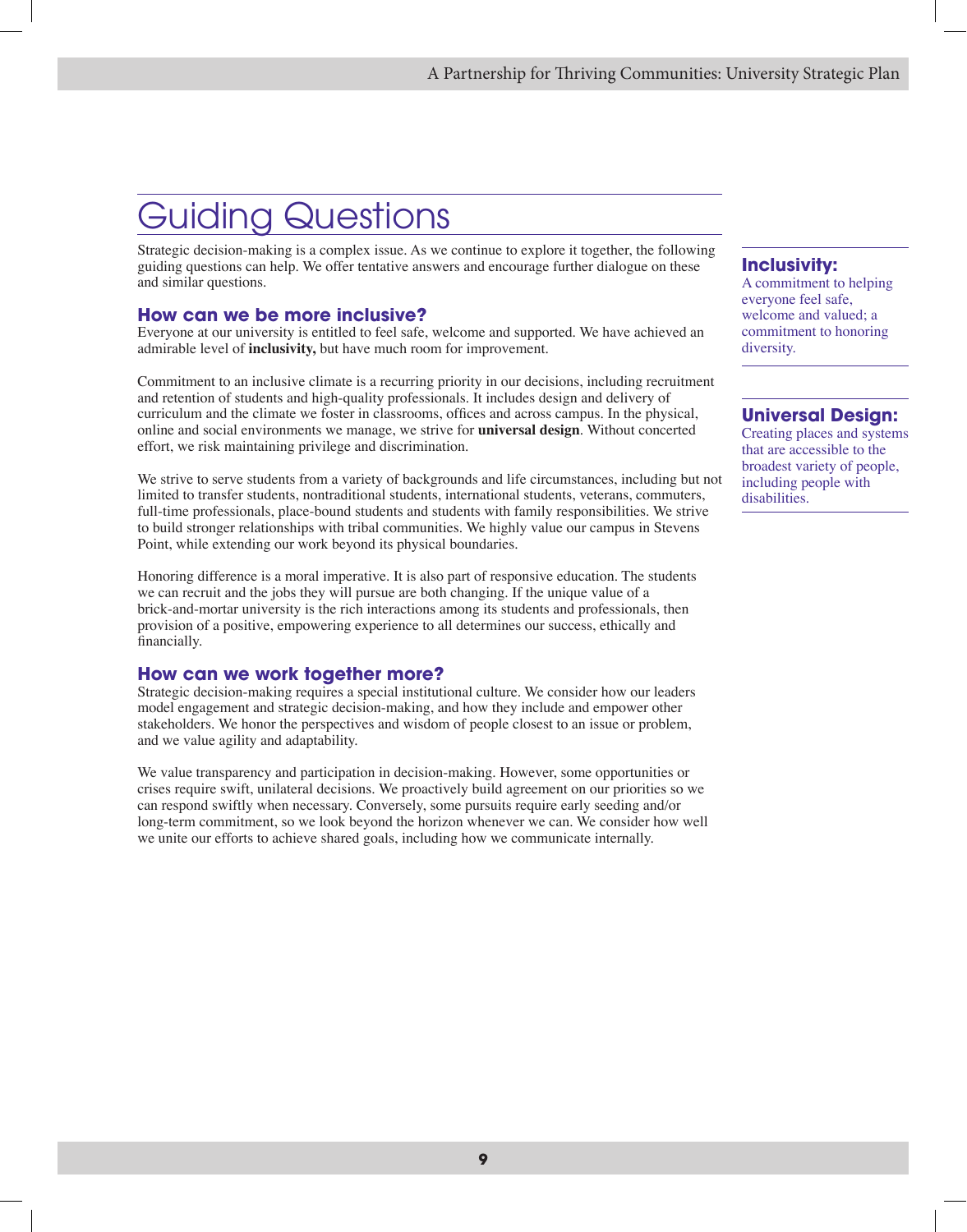#### **How can we remain resilient?**

We face many challenges, so we use our integrity, resourcefulness, ingenuity and resolve to thrive. The world for which we prepare students is changing, external perceptions of our university's utility are worrisome, and our morale is threatened. We honor our values yet our resources are limited, including our time and energy. We ensure resilience by allocating our resources today in ways that ensure continuing resources tomorrow.

We blend the actions of faculty and instructional academic staff, non-instructional academic staff, classified staff, administrators, student employees and other stakeholders for strategic impacts. This blending requires collaboration among all of us to identify priorities and access resources, thereby enabling us to align more of our work with our strategic plan. All of this requires leadership and vision from the entire university community.

Many friends and supporters share our concerns, and we should cultivate more internal and external relationships. We nurture partnerships and a sense of common cause with those who share our vision of UW-Stevens Point having indispensable, positive impacts.

#### **How can we be more engaged?**

We best demonstrate the worth of our university by how we serve our communities, on and off campus. We are proud of our legacy of community engagement under the Wisconsin Idea, including our roots in teacher education and our current partnerships with UW-Extension and numerous other organizations. We further strive to expand our engagement with external stakeholders, and be more responsive to local needs and more relevant to solutions in our region and beyond. We engage with confidence and humility. We seek to learn as well as teach, and to be sincerely receptive and thoughtfully responsive to others' values and ideas. Civil discourse is a practical application of critical thinking in a social context, and we have an obligation to model civil discourse.

Our internal community affects our readiness to engage. When we empower and collaborate with everyone in our university community, they have more willingness and energy for engagement. Community engagement is already integral to the work of many students and employees, and we value their wisdom.

Our engagement spans all levels of community, including our area, state, nation and world. Our engagement includes our inquiry, research, development, application and dissemination of new knowledge. It includes our formal partnerships and our informal relationships, from the residents in our neighborhood to our colleagues in global professions and disciplines.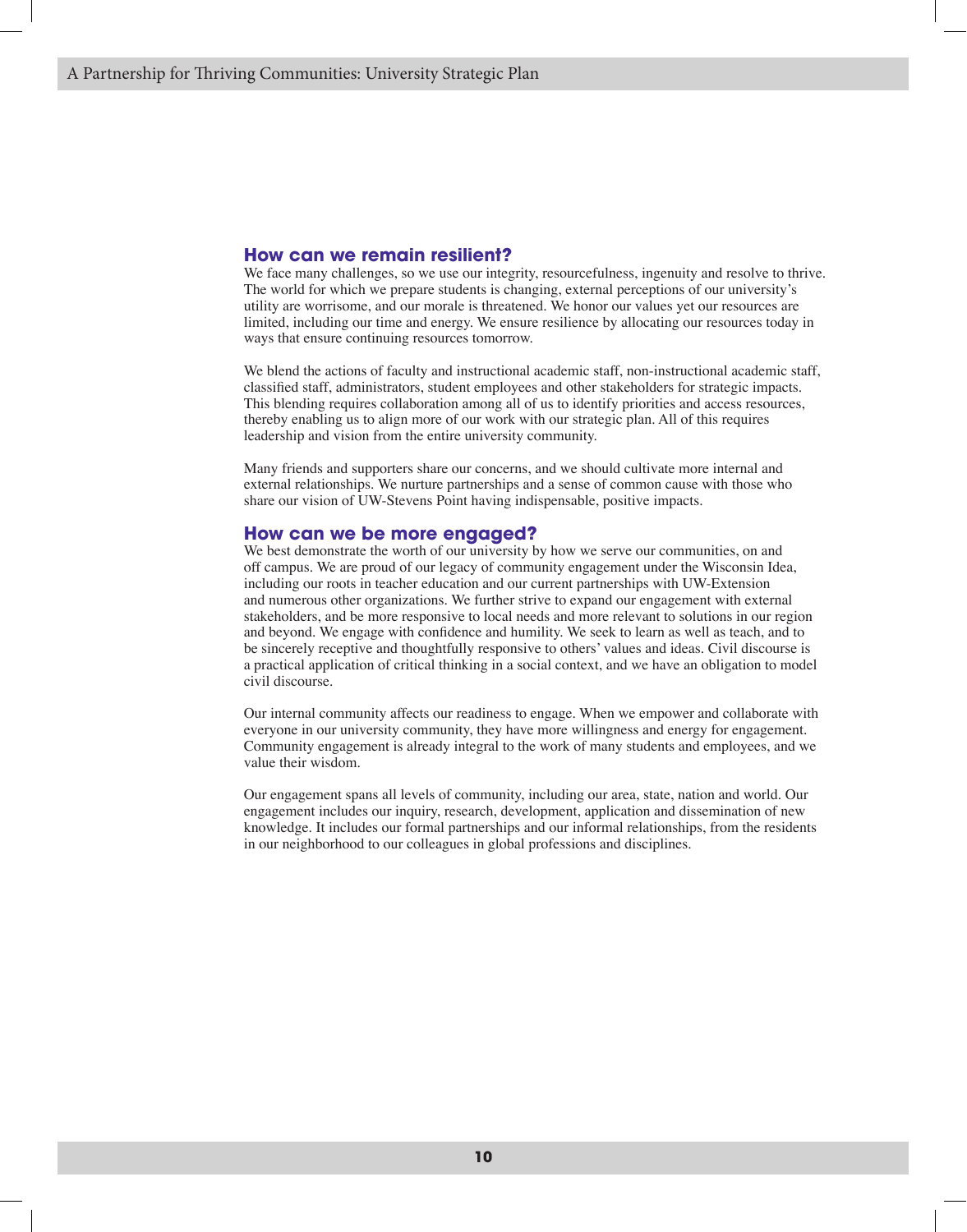## Using Our Playbook

Our playbook is an integral piece of our strategic planning. It contains lists of possible initiatives that will increase our strategic capacities. Each division identifies a few initiatives to pursue each year, rather than trying to pursue most or all initiatives simultaneously. Some initiatives may extend or recur over multiple years.

Every member and group of our university looks to our playbook when considering how to integrate strategic decision-making into daily and long-term activities. Initiatives in our playbook are promising possibilities, not imminent activities.

Our playbook is separate from our plan to increase our flexibility and agility. We can regularly discuss changes to our playbook without needing to revise our plan. Indeed, we make changes at least annually, including reporting successes, updating initiatives in progress and adding promising initiatives.

Leaders for each strategic capacity are responsible for their respective playbook sections. Each year, by choosing specific initiatives in consultation with shared governance, vice chancellors communicate to their own divisions and the larger university where we need to spend our labor, money and other resources. Chosen initiatives then become a framework for upward reporting and for evaluation of programs.

Each initiative is numbered for easy reference (e.g., "Advance Learning #2"). The order is happenstance and not based on merit or priority. Some initiatives may require little explanation, because their nature is already well-known. Others initiatives will require elaboration, including referring to other documents or processes.

Finally, our playbook is not comprehensive. We value agility and responsiveness, so individuals and groups should continue to pursue other initiatives based on their unique issues and opportunities. In other words, an initiative not listed in our playbook may still be worthwhile. However, as much as possible, we should add promising or fruitful initiatives to the playbook to improve our harmony of action.